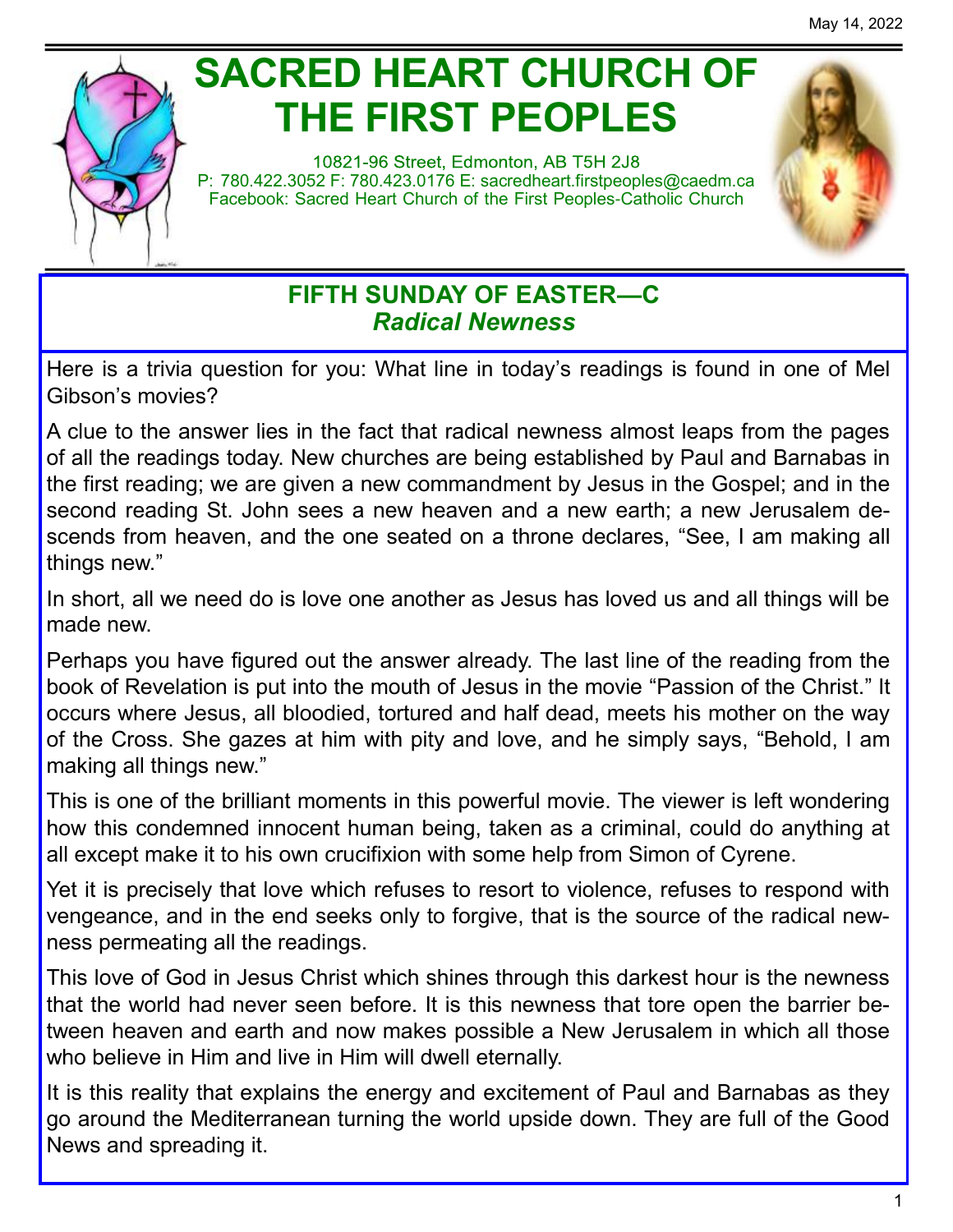This newness comes to realization as we live the gospel: "Love one another as Jesus loved us." We can say there are four ways that Jesus loved us and how we can love one another.

First, Jesus understands us. Through the incarnation he became one of us and shared our reality. Trying to understand the hurtful other, to get inside the other person's skin, is a new way of loving that other person.

Second, forgiveness is what Jesus was and what he did on the cross. Mary at the foot of the cross was the strong biblical woman, doing at the foot of the cross what Jesus was doing on the cross – forgiving those who were killing her Son. To forgive from the heart all those who hurt and abuse us is to love in a new way.

Third, achieving intimacy and showing affection is a way to love others as Jesus loved us. He enjoyed an intimate relationship with the Father, and was not afraid to show affection to his disciples, showing us another way to love.

Lastly, Jesus gave his life away in self-sacrifice, and so must we, in lives of selfless service. Mother Theresa of Calcutta is perhaps one of the most outstanding persons in recent memory who modelled this for us, despite her experience of the apparent absence of God in her prayer life.

Our task, then, is to love one another as Jesus has loved us and all things will be made new.

The Eucharist is a share in that newness of God made real in Jesus Christ. As we lis-

# **OUR INABILITY TO CAST OUT DEMONS**

The older I get, the more I realize that there is a huge difference between speaking effectively, perhaps even brilliantly, and actually changing anybody's life.

It's one thing to impress a person, move a heart, inspire someone, reveal the depth of some truth, help someone to understand himself or herself more deeply, or to teach and minister in a way that brings admiration. No small thing. But it's something else, something much more difficult, to move someone in such a way that he or she actually changes and gives up the habits, compensations, addictions, indulgences, fears, and angers that stand between him and her and the joy of being a saint.

Even when we are at our best, we are still not very effective in helping each other better our lives. In effect, people listen to us and say: "You're wonderful, but this isn't going to change my life!" Like John the Baptist, we can point out the way, but not able to help affect the transformation that's needed for someone to actually change his or her way of life. That's why there's a lot more admiration than transformation inside religious and moral circles.

There's a story about a troubled mother who had a daughter who was addicted to sweets. One day she approached Gandhi, explained the problem to him and asked whether he might talk to the young girl. Gandhi replied: "Bring your daughter to me in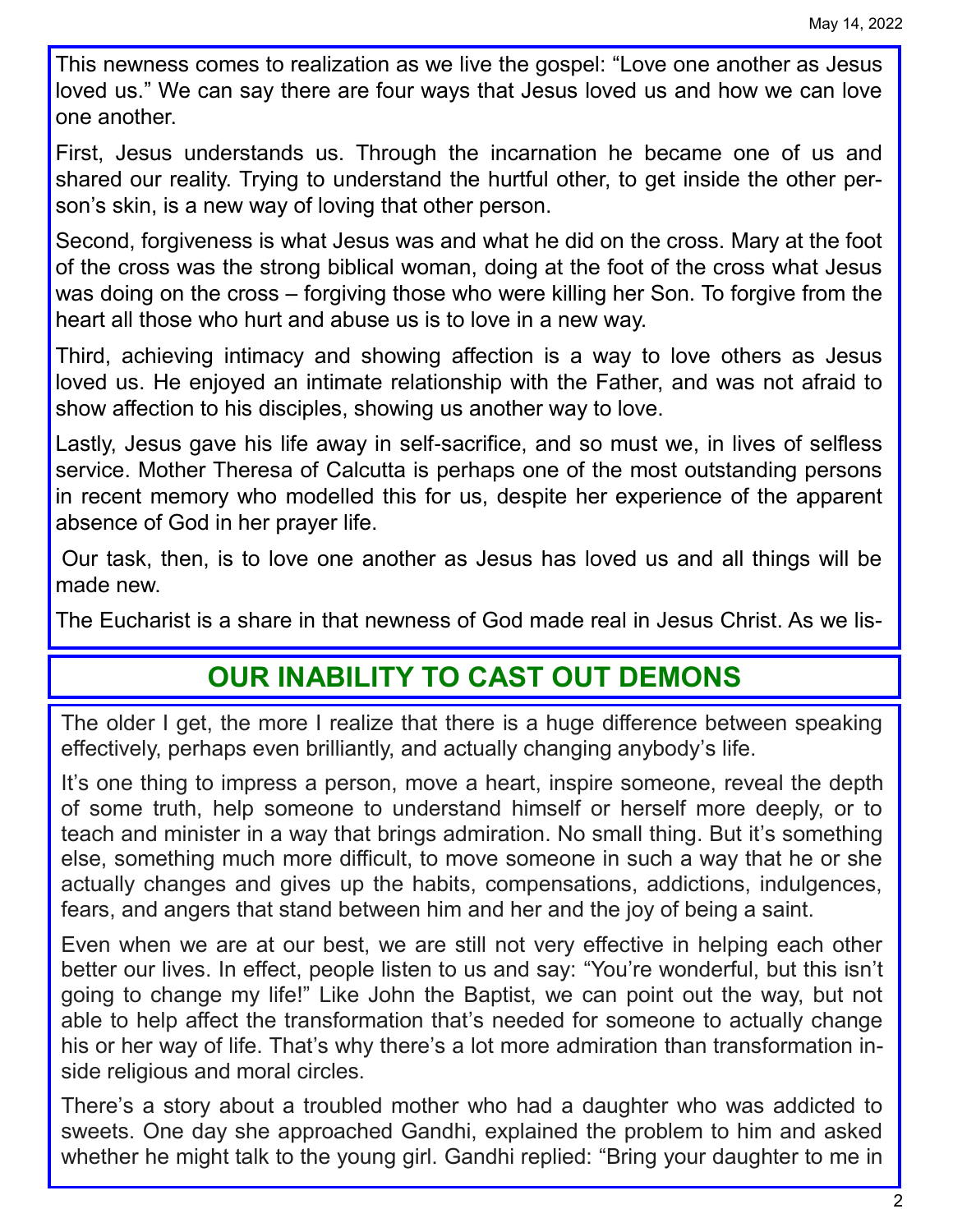three weeks' time and I will speak to her." After three weeks, the mother brought here to daughter to him. He took the young girl aside and spoke to her about the harmful effects of eating sweets excessively and urged her to abandon her bad habit. The mother thanked Gandhi for this advice and then asked him: "But why didn't you speak to her three weeks ago?" Gandhi replied: "Because three weeks ago, I was still



addicted to sweets."

And there's the lesson: We must do more than just point out the right road to others, we must be on that road ourselves. For this reason, the integrity of our private lives and private morals, down to the smallest detail, is the real power behind our words.

## Ron Rolheiser, San Antonio, Texas

# **IT MIGHT LOOK LIKE JESUS IS NOT THE MESSIAH**

In his new book "MetaChurch: How to Use Digital Ministry to Reach People and Make Disciples" Pastor Dave Adamson shares a conversation he had with his good friend from New Jersey, Rabbi Lubin. Once he asked him a question, probably "politically incorrect" but as a friend so appropriate, "Why you don't believe Jesus was the Messiah?" The Rabbi answered straight to the point, "I believe Jesus was a great rabbi; but I cannot accept Jesus as Messiah because his followers have done so many destructive things in his name. Jews judge a rabbi based on the behavior of their followers. The behavior of the disciple reflects the authority of the rabbi."

By this all will know that you are My disciples. if you have love<br>for one another." John 13:35

Ouch… That's a bold statement! Even though, as a first reaction, we would be tempted to defend our beliefs, rather than see it as a call to examination of conscience and renewal of our discipleship of Christ. When we are honest, sometimes the words, behaviors and actions of some Christians might send the message: "It might look like Jesus is not the Messiah". It is a call to conversion, a call to the initial mission entrusted to us by Christ, as we read in the Gospel this weekend, "By this everyone will know that you are my disciples, if you have love for one another." (John 13:35) If we have love for one another, it shows in our day to day witness though words, deeds and action. It's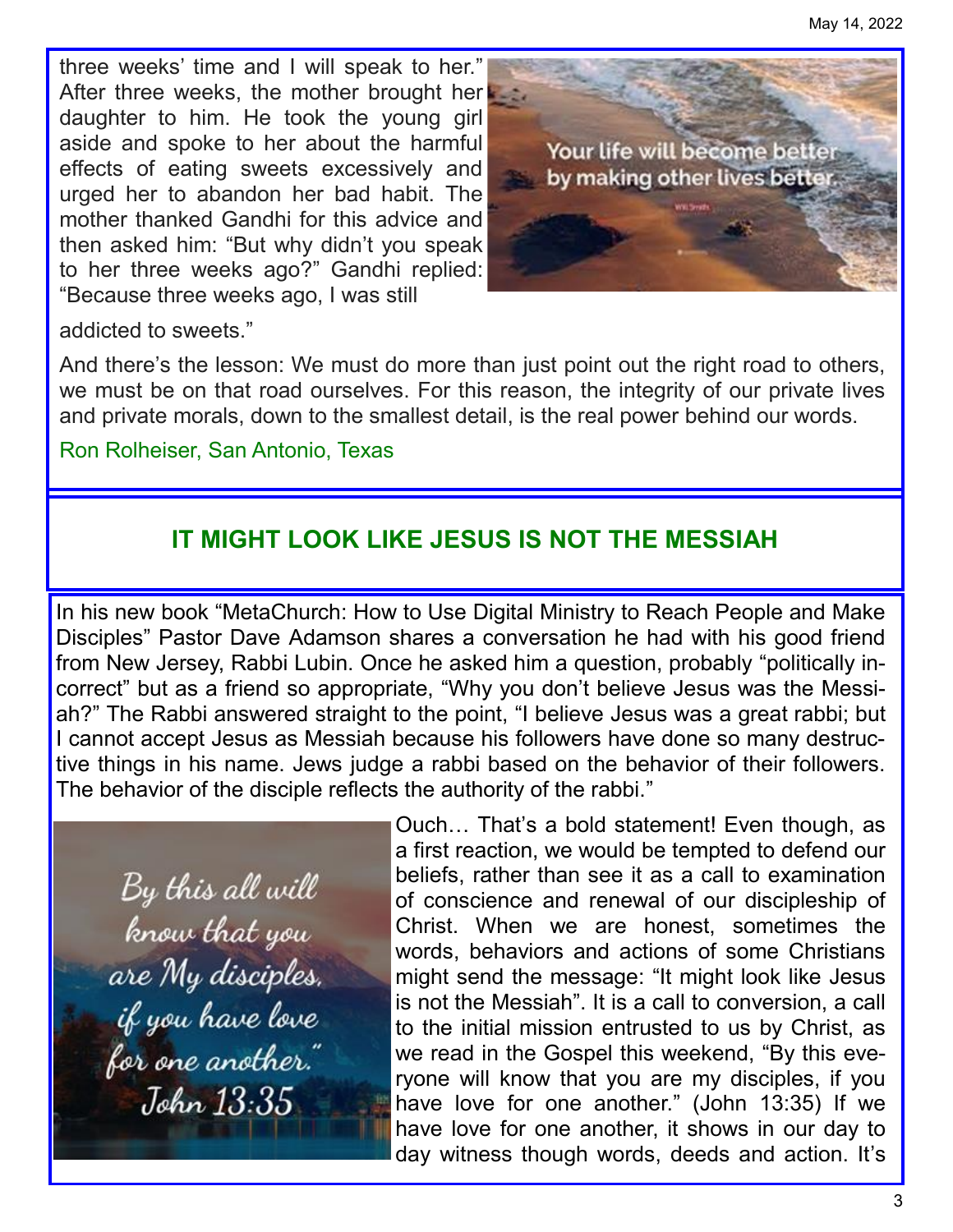proof that Jesus is the Messiah!

After a few months in St. Patrick parish in Hamilton, ON, we invited a selected group of parishioners to help us discern a mission and vision statement for our faith community. The group included members from different backgrounds, ages and experiences of the parish life. However, all of them entered this exercise with a sincere love for the parish and openness to seek God's call. It was extensive time of reflection and prayer, open conversation and listening for the Spirit. We based our discernment on the book "Rebuilt: Awakening the Faithful, Reaching the Lost, and Making Church Matter" by Fr. Michael White and Tom Corcoran. We crafted a meaningful and purposeful Mission Statement, to which we continue to refer to in decision making and setting particular strategies for the parish. We also sought for a motto that will be one sentence "rally cry" in our ministry. An inspiration came from the inscription written on the beam above the sanctuary, "*Dilexit nos et tradidit semetipsum*" meaning "Christ loves us and gave himself up for us" Eph 5:2



"Love Others as Christ Loves You!" became the motto and guiding light in our ministry. Out of that love we focus on hospitality and welcome to all; where everybody feels at home. Out of that love we extended our ministry beyond the walls to the streets of the inner-city. Out of that love De Mazenod Door Outreach provides food, medical and social assistance, housing and sense of community to the poor, working with and for the homeless and marginalized of our community. We might be not perfect, as individuals and community, but at least we strive to witness that Jesus is the Messiah after

#### all.

The question remains, "How do I personally witness to my faith in Christ?" Jesus didn't say that people will recognize that we are his disciples by intensity of prayers, the thickness of the incense in the place of worship, the religious symbols we wear or "wisdom" of words we would say. Love is the only proof! "Love Others as Christ Loves You!" By doing so, we might convince Rabbi Lubin and others that Jesus is the Messiah! "By this everyone will know that you are my disciples, if you have love for one another." (John 13:35)

Jarek Pachocki, OMI, Vocation Director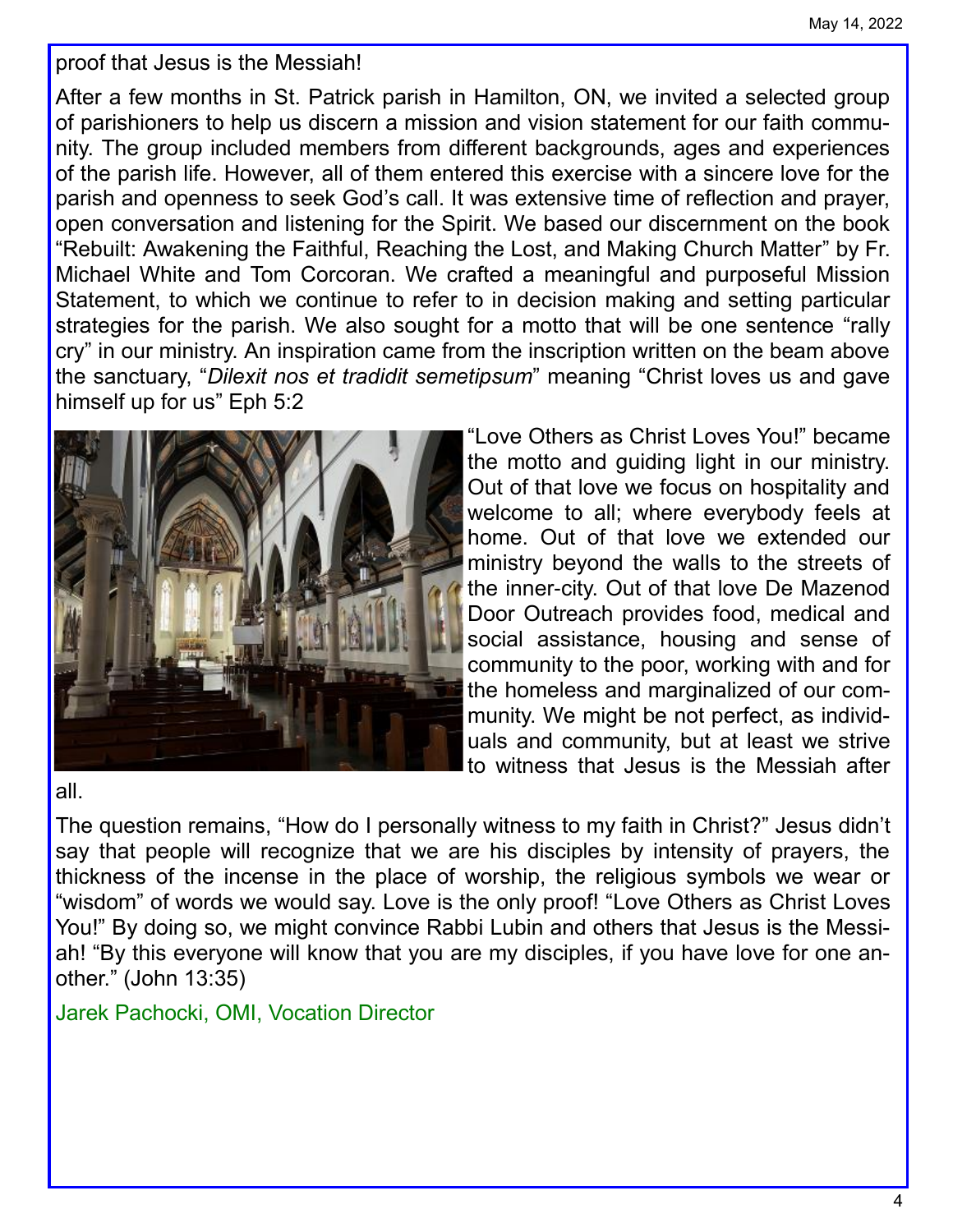# **THE INCLUSIVE EMBRACE OF CATHOLISCISM**

Catholicism is meant to be a stretch, a huge one, taking us where we would rather not go, beyond our comfort zone, beyond our own kind, beyond the like-minded.

Jesus said: "In my Father's house there are many rooms!" That's also meant to be a description, at least ideally, of Christianity, Catholicism, the church, and our theological and ideological embrace.

Allow me an example: Most every year, I attend a Religious Education Congress (sponsored by the Archdiocese of Los Angeles) in Anaheim, California. It's always an uplifting, faith-filled event where more than 30,000 Christians come together to reflect on and celebrate their faith.

One of the little sub-themes there that I've always enjoyed is the particular placing of some of the book displays in the pavilion where the various publishers sell their wares. Invariably you will find, side by side, the booths for the CATHOLIC WORKER and IGNATIUS PRESS. They're miles apart ideologically yet here they are, side by side, on very friendly terms, participating in the same faith event, both representing something important within the same tradition, neither bent on excluding the other.

There's something important, I believe, to be learned from this, and not just for Roman Catholics. To build community we need to work with more than just those who are like-minded. Any community or church built with just the like-minded is not worth belonging to because it reflects neither what's best inside the human spirit nor, for those of us who are Christians, the inclusive embrace of Christ.

But that doesn't come naturally. What does come naturally is the proclivity to huddle together in fear and like-mindedness, like the disciples before Pentecost, barricaded behind locked door with our own kind, paranoid, suspicious of all who are not of our own mind. They huddled together for a while for a purpose, in fear, in loneliness, consoling each other within a certain fragility; but when they finally felt the real power of God's spirit, they burst out of those narrow confines .



Ron Rolheiser, San Antonio, Texas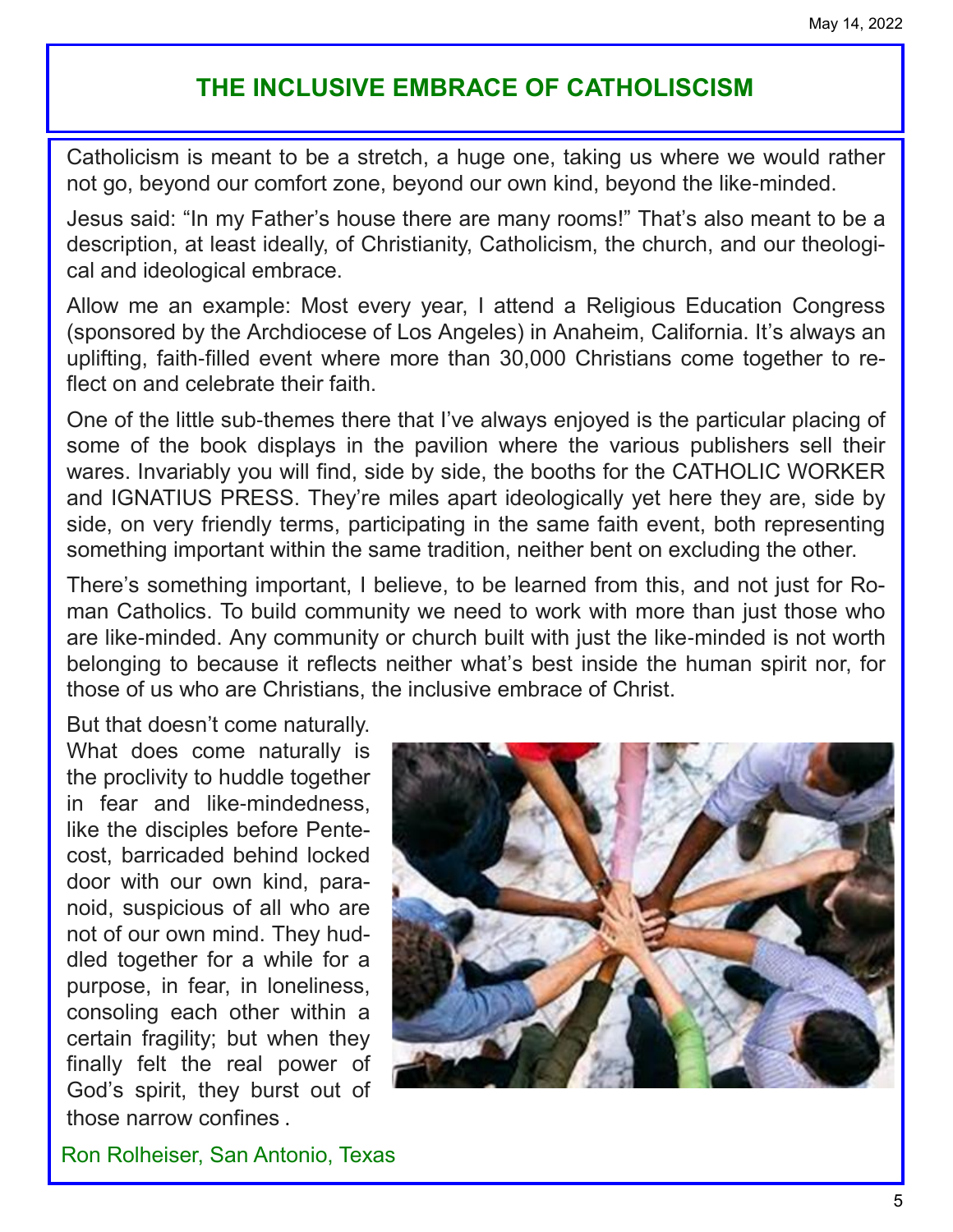

# **TRUTH AND RECONCILIATION COMMISSION**

**Call to Action nº 84:** "We call upon the federal government to restore and increase funding to the CBC/Radio-Canada, to enable Canada's national public broadcaster to support reconciliation, and be properly reflective of the diverse cultures, languages, and perspectives of Aboriginal peoples, including, but not limited to: Increasing Aboriginal programming, …including Aboriginallanguage speakers."

• **We pray for the diffusion on CBC/ Radio-Canada of the diverse cultures, languages, and perspectives of Aboriginal peoples, including Aboriginal-language speaker programs.**





# **MISSING AND MURDERED IN-DIGENOUS WOMEN AND GIRLS REPORT**

**Call for Justice nº 4.2:** We call upon all governments to recognize Indigenous Peoples' right to self-determination in the pursuit of economic social development. All governments must support and resource economic and social progress and development on an equitable basis, as these measures are required to uphold the human dignity, life, liberty, and security of Indige- nous women, girls, and 2SLGBTQQIA people. All governments must support and resource communitybased supports and solutions designed to improve social and economic security, led by Indigenous women, girls, and 2SLGBTQQIA people. This support must come with long-term, sustainable funding designed to meet the needs and objectives as defined by Indigenous Peoples and communities.

• **We pray for the recognition of Indigenous Peoples' right to self -determination in the pursuit of economic social development, and the provision of necessary public fundings to support them.** 



NDIGENOUS **OMEN**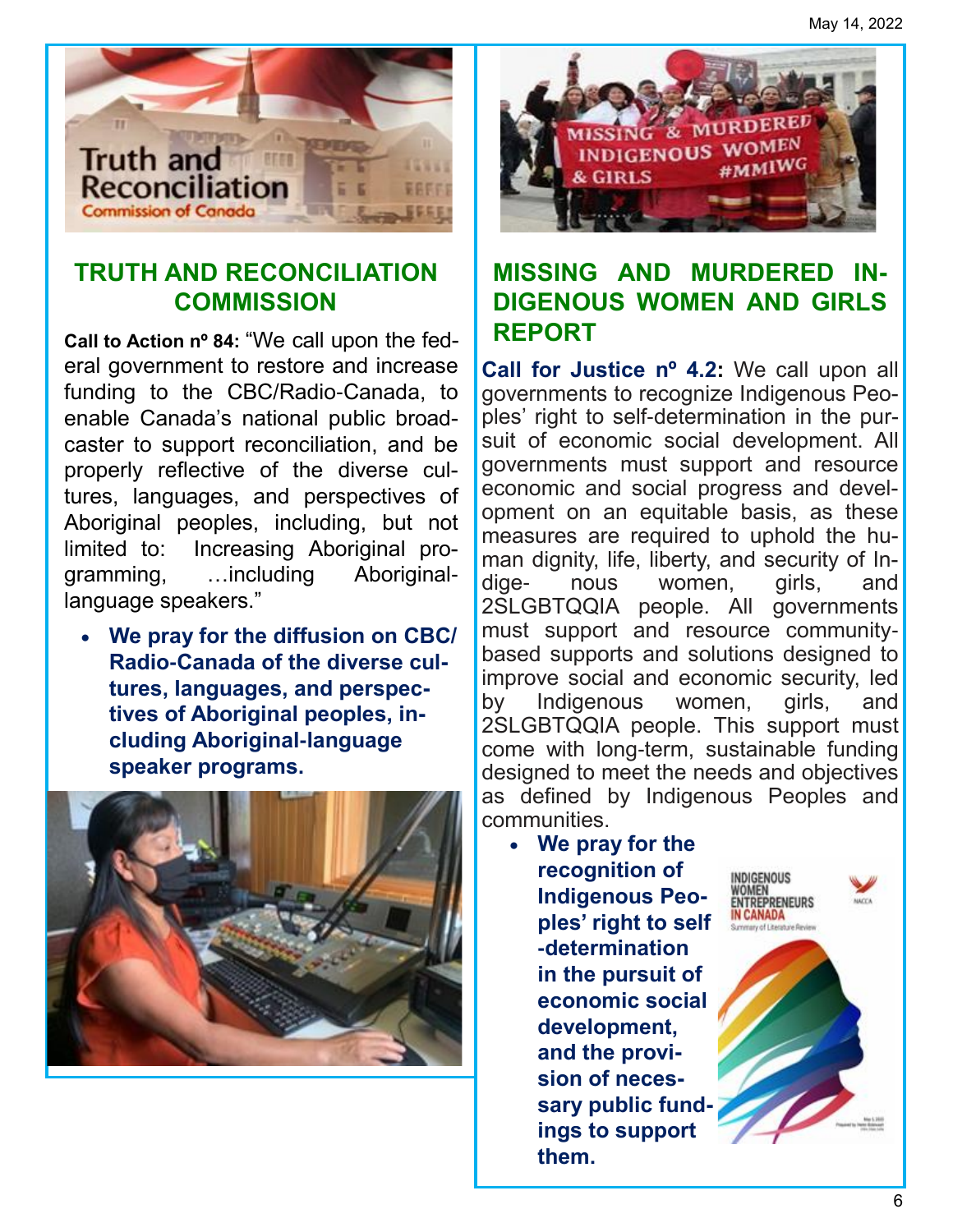# *READINGS FOR FOURTH SUNDAY OF EASTER*

## **FIRST READING**

## **A reading from the Acts of the Apostles (Acts 14.21b-27**

Paul and Barnabas returned to Lystra, then on to Iconium and Antioch. There they strengthened the souls of the disciples and encouraged them to continue in the faith, saying, "It is through many persecutions that we must enter the kingdom of God." And after they had appointed elders for them in each Church, with prayer and fasting they entrusted them to the Lord in whom they had come to believe.

Then they passed through Pisidia and came to Pamphylia. When they had spoken the word in Perga, they went down to Attalia. From there they sailed back to Antioch, where they had been commended to the grace of God for the work that they had completed.

When they arrived, they called the Church together and related all that God had done with them, and how he had opened a door of faith for the Gentiles.

## **Thanks be to God**.

## **RESPONSORIAL PSALM (Psalm 145)**

## **Response: I will bless your name forever, my king and my God.**

The Lord is gracious and merciful, slow to anger and abounding in steadfast love. The Lord is good to all, and his compassion is over all that he has made. R.

All your works shall give thanks to you, O Lord, and all your faithful shall bless you. They shall speak of the glory of your kingdom, and tell of your power. R.

To make known to human beings your mighty deeds, and the glorious splendour of your kingdom. Your kingdom is an everlasting kingdom, and your dominion endures throughout all generations. R.

## **SECOND READING**

## **A reading from the Revelation to John (Revelation 21.1-5a)**

Then I, John, saw a new heaven and a new earth; for the first heaven and the first earth had passed away, and the sea was no more.

And I saw the holy city, the new Jerusalem, coming down out of heaven from God, prepared as a bride adorned for her husband.

And I heard a loud voice from the throne saying, "See, the home of God is among humans. He will dwell with them as their God; they will be his peoples, and God himself will be with them; he will wipe every tear from their eyes. Death will be no more; mourning and crying and pain will be no more, for the first things have passed away." And the one who was seated on the throne said, "See, I am making all things new."

# **Thanks be to God**